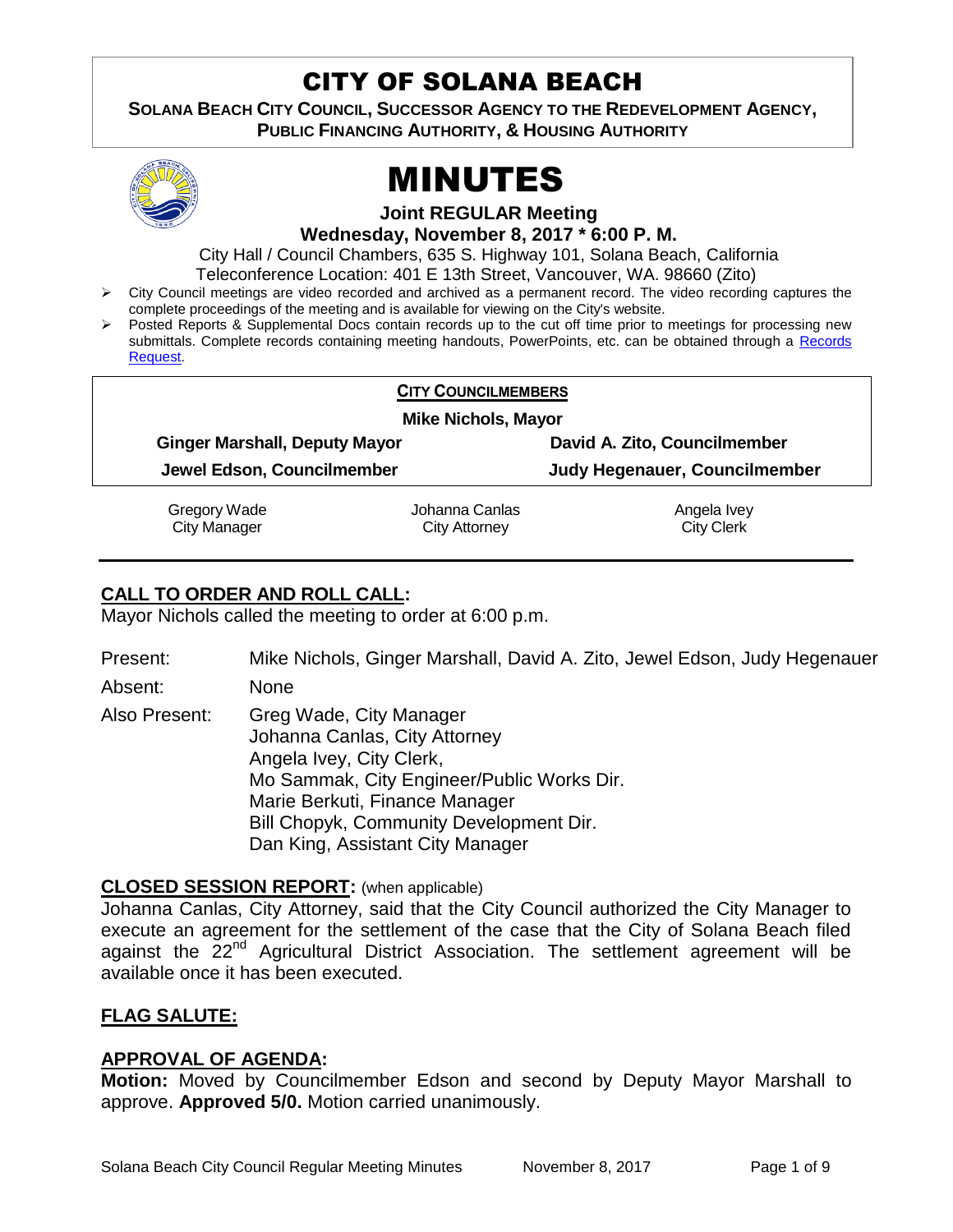# **PROCLAMATIONS/CERTIFICATES:** *Ceremonial*

1. Red Ribbon Week

**PRESENTATIONS:** Ceremonial items that do not contain in-depth discussion and no action/direction.

1. Sheriff's Captain Update - John Maryon, Sheriff's Captain.

# **ORAL COMMUNICATIONS:**

This portion of the agenda provides an opportunity for members of the public to address the City Council on items relating to City business and not appearing on today's agenda by submitting a speaker slip (located on the back table) to the City Clerk. Comments relating to items on this evening's agenda are taken at the time the items are heard. Pursuant to the Brown Act, no action shall be taken by the City Council on public comment items. Council may refer items to the City Manager for placement on a future agenda. The maximum time allotted for each presentation is THREE MINUTES (SBMC 2.04.190). Please be aware of the timer light on the Council Dais.

Susan McEachern – Friends of the Library

# **COUNCIL COMMUNITY ANNOUNCEMENTS / COMMENTARY:**

*An opportunity for City Council to make brief announcements or report on their activities. These items are not agendized for official City business with no action or substantive discussion.* 

# **A. CONSENT CALENDAR:** (Action Items) (A.1. - A.7.)

Items listed on the Consent Calendar are to be acted in a single action of the City Council unless pulled for discussion. Any member of the public may address the City Council on an item of concern by submitting to the City Clerk a speaker slip (located on the back table) before the Consent Calendar is addressed. Those items removed from the Consent Calendar by a member of the Council will be trailed to the end of the agenda, while Consent Calendar items removed by the public will be discussed immediately after approval of the Consent Calendar.

# **A.1. Minutes of the City Council.**

Recommendation: That the City Council

1. Approve the Minutes of the City Council Meetings held July 12, 2017, August 23, 2017, and September 12, 2017.

See Approved Minutes [http://www.ci.solana-beach.ca.us/index.asp?SEC=F0F1200D-21C6-4A88-8AE1-0BC07C1A81A7&Type=B\\_BASIC](http://www.ci.solana-beach.ca.us/index.asp?SEC=F0F1200D-21C6-4A88-8AE1-0BC07C1A81A7&Type=B_BASIC) **Motion:** Moved by Councilmember Edson and second by Deputy Mayor Marshall to approve. **Approved 5/0.** Motion carried unanimously.

# **A.2. Register Of Demands.** (File 0300-30)

Recommendation: That the City Council

1. Ratify the list of demands for September 23 – October 20, 2017.

#### [Item A.2. Report \(click here\)](https://solanabeach.govoffice3.com/vertical/Sites/%7B840804C2-F869-4904-9AE3-720581350CE7%7D/uploads/Item_A.2._Report_(click_here)_-_11-08-17.PDF)

*Posted Reports & Supplemental Docs contain records up to the cut off time, prior to the start of the meeting, for processing new submittals. The final official record containing handouts, PowerPoints, etc. can be obtained through a Records Request to the City Clerk's Office.* **Motion:** Moved by Councilmember Edson and second by Deputy Mayor Marshall to approve. **Approved 5/0.** Motion carried unanimously.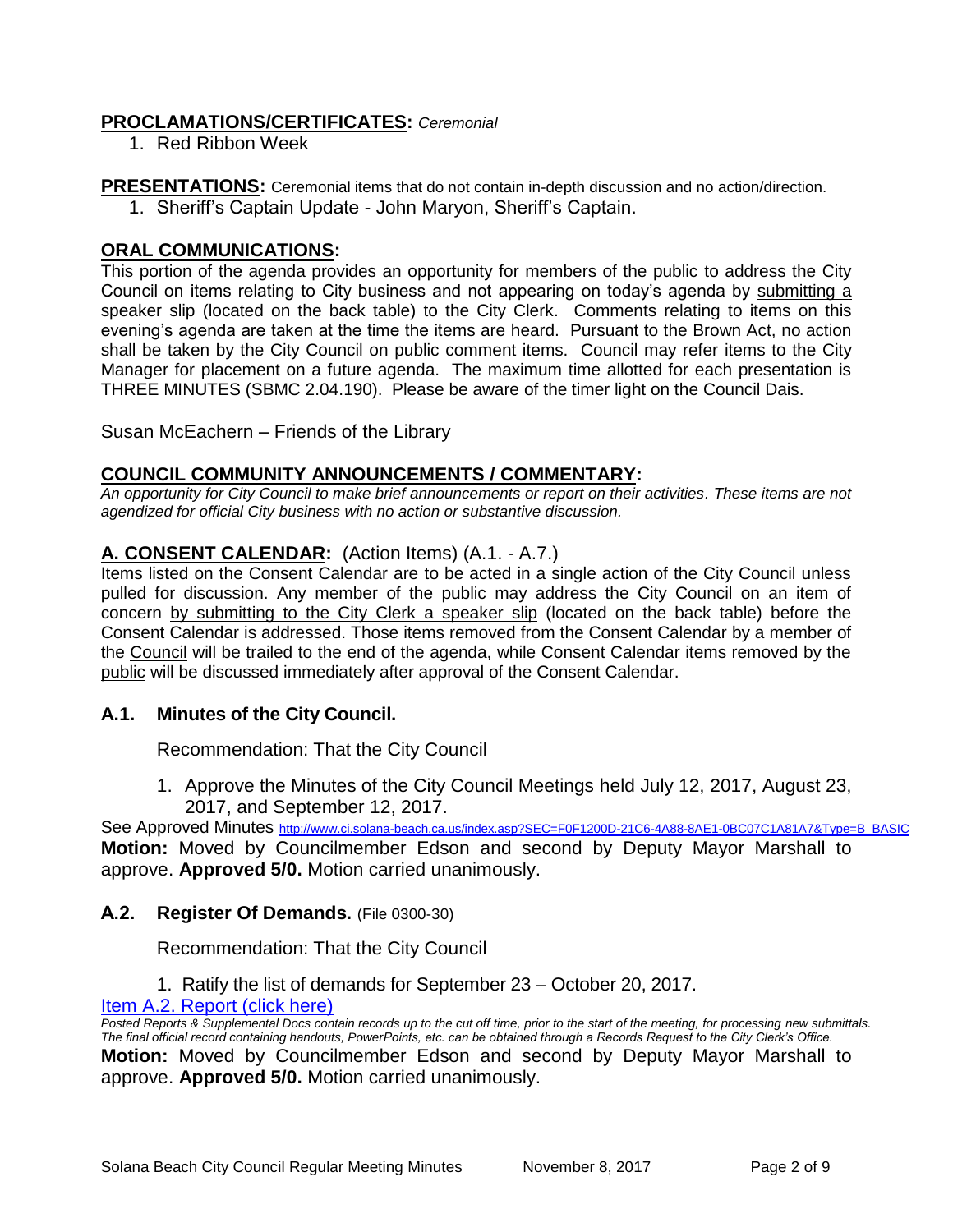# **A.3. General Fund Adopted Budget for Fiscal Year 2017-2018 Changes.** (File 0330-30)

Recommendation: That the City Council

1. Receive the report listing changes made to the Fiscal Year 2017-2018 General Fund Adopted Budget.

#### [Item A.3. Report \(click here\)](https://solanabeach.govoffice3.com/vertical/Sites/%7B840804C2-F869-4904-9AE3-720581350CE7%7D/uploads/Item_A.3._Report_(click_here)_-_11-08-17.PDF)

*Posted Reports & Supplemental Docs contain records up to the cut off time, prior to the start of the meeting, for processing new submittals. The final official record containing handouts, PowerPoints, etc. can be obtained through a Records Request to the City Clerk's Office.* **Motion:** Moved by Councilmember Edson and second by Deputy Mayor Marshall to approve. **Approved 5/0.** Motion carried unanimously.

#### **A.4. Housing Successor Annual Report for Fiscal Year 2015-16.** (File 0115-30)

Recommendation: That the City Council

1. Adopt **Resolution 2017-155** approving the Housing Successor Annual Report for Fiscal Year 2015/16 as submitted and directing City Staff to file the report with a resubmittal of the 2016 Annual Housing Element Progress Report with the California Department of Housing and Community Development and the Governor's Office of Planning and Research.

[Item A.4. Report \(click here\)](https://solanabeach.govoffice3.com/vertical/Sites/%7B840804C2-F869-4904-9AE3-720581350CE7%7D/uploads/Item_A.4._Report_(click_here)_-_11-08-17.PDF)

*Posted Reports & Supplemental Docs contain records up to the cut off time, prior to the start of the meeting, for processing new submittals. The final official record containing handouts, PowerPoints, etc. can be obtained through a Records Request to the City Clerk's Office.* **Motion:** Moved by Councilmember Edson and second by Deputy Mayor Marshall to approve. **Approved 5/0.** Motion carried unanimously.

#### **A.5. Other Postemployment (OPEB) Actuarial Valuations Agreement.** (File 0350-55)

Recommendation: That the City Council

1. Adopt **Resolution 2017-154** authorizing the City Manager to approve a Professional Services Agreement with Bartel Associates for a three year term to provide actuarial valuation services for Fiscal Year 2016-17 through Fiscal Year 2018-19 for an amount not to exceed \$33,000.

#### [Item A.5. Report \(click here\)](https://solanabeach.govoffice3.com/vertical/Sites/%7B840804C2-F869-4904-9AE3-720581350CE7%7D/uploads/Item_A.5._Report_(click_here)_-_11-08-17.PDF)

*Posted Reports & Supplemental Docs contain records up to the cut off time, prior to the start of the meeting, for processing new submittals. The final official record containing handouts, PowerPoints, etc. can be obtained through a Records Request to the City Clerk's Office.* **Motion:** Moved by Councilmember Edson and second by Deputy Mayor Marshall to approve. **Approved 5/0.** Motion carried unanimously.

# **A.6. Stevens & Valley Avenues Corridor Improvement Project Notice of Completion.** (File 0820-15)

Recommendation: That the City Council

- 1. Adopt **Resolution 2017-162**:
	- a. Authorizing the City Council to accept as complete the Stevens and Valley Avenues Street Improvements, Bid No. 2016-09, constructed by Dick Miller Inc.
	- b. Authorizing the City Clerk to file a Notice of Completion.

[Item A.6. Report \(click here\)](https://solanabeach.govoffice3.com/vertical/Sites/%7B840804C2-F869-4904-9AE3-720581350CE7%7D/uploads/Item_A.6._Report_(click_here)_-_11-08-17.PDF)

*Posted Reports & Supplemental Docs contain records up to the cut off time, prior to the start of the meeting, for processing new submittals. The final official record containing handouts, PowerPoints, etc. can be obtained through a Records Request to the City Clerk's Office.*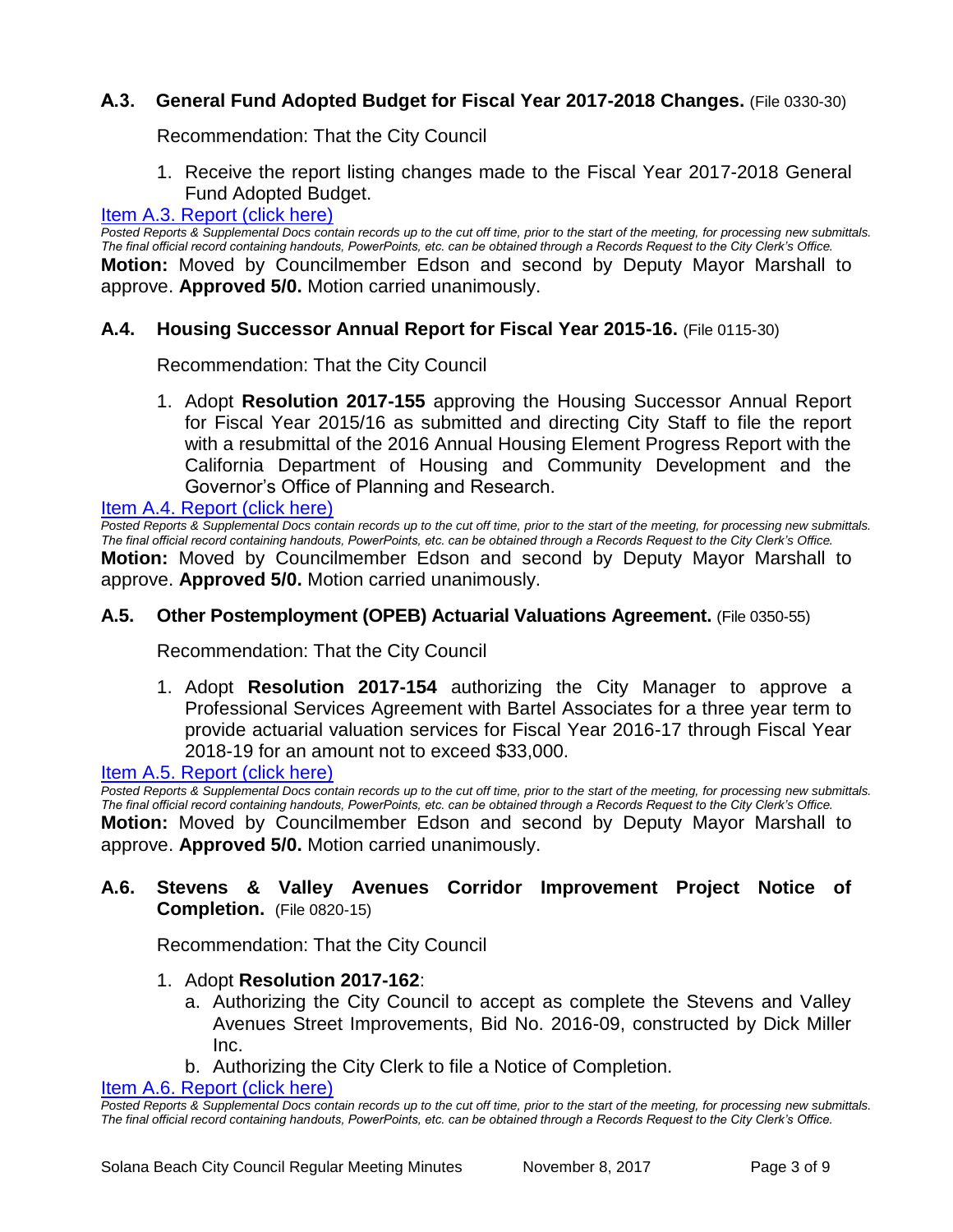**Motion:** Moved by Councilmember Edson and second by Deputy Mayor Marshall to approve. **Approved 5/0.** Motion carried unanimously.

#### **A.7. Sewer System Inflow Study Agreement with Infrastructure Engineering.** (File 1040-44)

Recommendation: That the City Council

1. Adopt **Resolution 2017-160** authorizing the City Manager to execute a Professional Services Agreement with Infrastructure Engineering Corporation (IEC), in the amount of \$24,805, to conduct sewer system inflow smoke testing of the Eden Gardens area.

[Item A.7. Report \(click here\)](https://solanabeach.govoffice3.com/vertical/Sites/%7B840804C2-F869-4904-9AE3-720581350CE7%7D/uploads/Item_A.7._Report_(click_here)_-_11-08-17.PDF)

*Posted Reports & Supplemental Docs contain records up to the cut off time, prior to the start of the meeting, for processing new submittals. The final official record containing handouts, PowerPoints, etc. can be obtained through a Records Request to the City Clerk's Office.* **Motion:** Moved by Councilmember Edson and second by Deputy Mayor Marshall to approve. **Approved 5/0.** Motion carried unanimously.

# **B. PUBLIC HEARINGS:** (B.1. – B.2.)

This portion of the agenda provides citizens an opportunity to express their views on a specific issue as required by law after proper noticing by submitting a speaker slip (located on the back table) to the City Clerk. After considering all of the evidence, including written materials and oral testimony, the City Council must make a decision supported by findings and the findings must be supported by substantial evidence in the record. An applicant or designees for a private development/business project, for which the public hearing is being held, is allotted a total of fifteen minutes to speak, as per SBMC 2.04.210. A portion of the fifteen minutes may be saved to respond to those who speak in opposition. All other speakers have three minutes each. Please be aware of the timer light on the Council Dais.

#### **B.1. Public Hearing: Solana Beach Public Recreation Impact Fee Study and Related Local Coastal Program (LCP) Land Use Plan (LUP) Amendment.** (File 0610-12)

Recommendation: That the City Council

- 1. Conduct the Public Hearing: Open the public hearing, Receive public testimony, Close the public hearing.
- 2. Adopt **Resolution 2017-156** providing direction on the City's Public Recreation Impact Fee Study and Local Coastal Program Land Use Amendment as modified by the California Coastal Commission on May 11, 2017.

Item B.1. Report (click here)

[B.1. Supplemental Documents \(11-8-17](https://solanabeach.govoffice3.com/vertical/Sites/%7B840804C2-F869-4904-9AE3-720581350CE7%7D/uploads/B.1._Supplemental_Documents_(11-8-17_updated_405pm).pdf) updated 405pm) - R

*Posted Reports & Supplemental Docs contain records up to the cut off time, prior to the start of the meeting, for processing new submittals. The final official record containing handouts, PowerPoints, etc. can be obtained through a Records Request to the City Clerk's Office.*

Greg Wade, City Manager, introduced the item.

Leslea Meyerhoff, Staff Consultant, presented a PowerPoint (on file).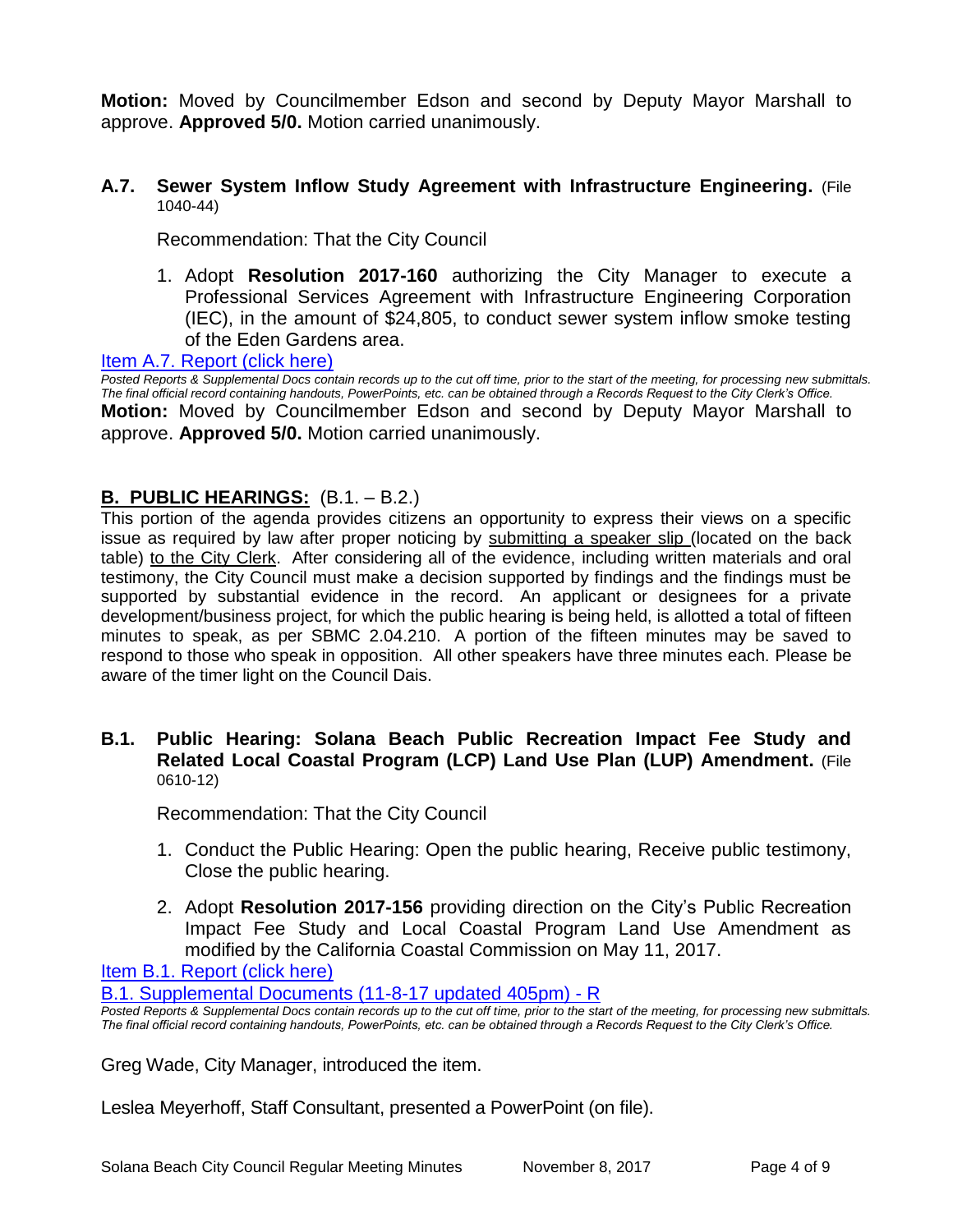Arie Spangler asked Council to not adopt this resolution and to continue in order to reach an acceptable compromise.

Chandra Slaven said that she was speaking on behalf of Jon Corn, who could not attend, and said that the City had the right to additional time to review this issue before adopting it, that the Coastal Commission gave themselves an additional year to review this decision, and that he would ask Council not to adopt this resolution at this time.

David Winkler (time donated by Ron Lucker) said that the California Coastal Commission had issued a number of modifications and was doing it again, that the City had spent \$120k looking at this matter carefully and made recommendations that were reached as a compromise, the City conducted a study that Coastal ignored, and that the City should reject the 3 new modifications. He said that the study was regarding the number of people on the beach but should include the factor of the beach area and population recounts, and to not adopt this resolution at this time.

Jim Jaffee said that north of Fletcher Cove the bluffs were owned by the City and seawalls were built on City property, that south of Fletcher Cove the majority had been granted easements for public recreation and were controlled by the City, and that seawalls were being built on public property to protect private property. He said that the BBC and property owners had filed multiple law suits and would not be happy with any fee, they sued the City on the bases of fees, and that it should be adopted with the suggested modifications.

Robert Shoecraft said he was the lawyer representing Mr. Steinberg, to take advantage of the time and continue the review of this matter, and that this was not the first time that the Coastal Commission had tried to force this issue on the City.

Chris Hamilton said he was the Chair of Beach and Bluff Conservancy, that they had sued over what was being discussed tonight, the suggested modifications from the coastal commission, and that it if was approved this time again, that it was likely there would reluctantly be another suit filed, and that the money spent fighting over this issue would be used for other items that the City needed.

Jack Mariani said that he had a house on the bluff, that he did not understand any of the legal matters discussed tonight, that he felt that the beach should be open to everyone, and that they were being assessed heavily for the property they bought on behalf of everyone.

Council disclosures.

Council discussed geographic segmentation possibility for the LCP, that the City had to balance constituents' needs and public access, that Coastal was doing their own study with NOAA as a statewide study that may not take into account the local issues, that it might even result in a higher number, that it was important to maintain local control, and move forward with geographic segmentation and one-year extension.

**Motion:** Moved by Mayor Nichols and second by Deputy Mayor Marshall to close the public hearing. **Approved 5/0.** Motion carried unanimously.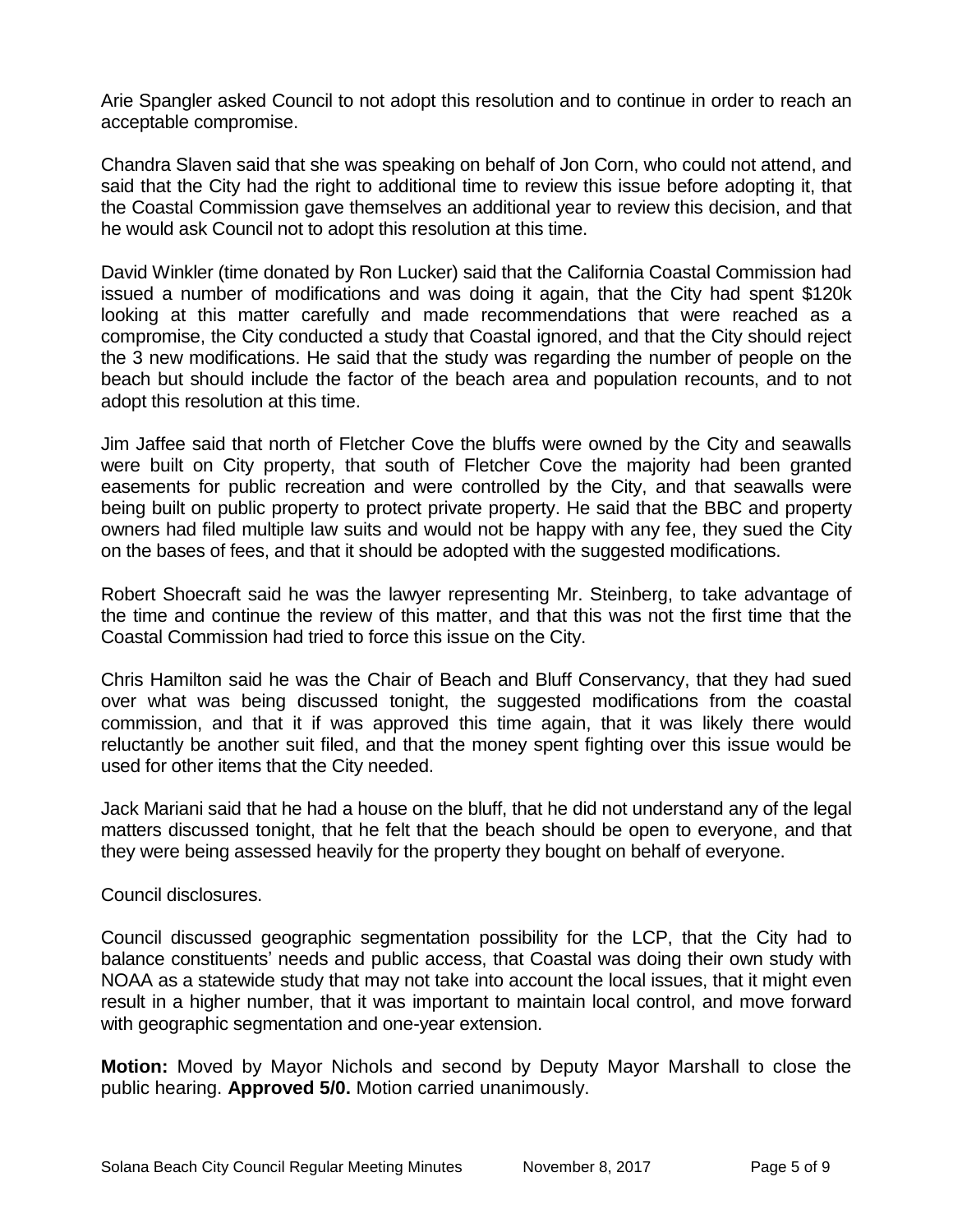**Motion:** Moved by Mayor Nichols and second by Deputy Mayor Marshall to approve to neither accept nor decline the suggested modifications, trigger the one-year extension, work with Coastal Staff to analyze the data (33% v. 67%), continue the collection of fees for \$1,000 per linear foot, move forward with geographical segmentation, and proceed with preparing the LIP (Local Implementation Plan). **Approved 5/0.** Motion carried unanimously.

# **B.2. Public Hearing: Introduce (1st Reading) Ordinance 482 Related to Minimum Average Workspace.** (File 0610-10)

Recommendation: That the City Council

- 1. Conduct the Public Hearing: Open the public hearing, Report Council disclosures, Receive public testimony, Close the public hearing.
- 2. Introduce **Ordinance 482** adding Section 17.60.200 to the SBMC to establish a minimum average workspace of at least 125 square feet per employee working in a business space.

[Item B.2. Report \(click here\)](https://solanabeach.govoffice3.com/vertical/Sites/%7B840804C2-F869-4904-9AE3-720581350CE7%7D/uploads/Item_B.2._Report_(click_here)_-_11-08-17.PDF) 

[B.2. Updated Report #1](https://solanabeach.govoffice3.com/vertical/Sites/%7B840804C2-F869-4904-9AE3-720581350CE7%7D/uploads/B.2._Updated_Report_1_-_11-8-17.pdf)

[B.2. Supplemental Documents \(11-8-17](https://solanabeach.govoffice3.com/vertical/Sites/%7B840804C2-F869-4904-9AE3-720581350CE7%7D/uploads/B.2._Supplemental_Documents_(11-8-17_updated_300pm)_-_R.pdf) updated 300pm) - R

*Posted Reports & Supplemental Docs contain records up to the cut off time, prior to the start of the meeting, for processing new submittals. The final official record containing handouts, PowerPoints, etc. can be obtained through a Records Request to the City Clerk's Office.*

Greg Wade, City Manager, introduced the item and said about a year ago this issue came up and imposed a similar condition on a commercial/mixed-use project and subsequent discussion lead to this item.

Katie Benson, Associate Planner, presented a PowerPoint (on file).

Mayor Nichols opened the public hearing.

Louise Abbott said that this ordinance confused her, that she did not understand the need to have a specific square footage in place for every employee, that if the issue was office space parking that it should be the topic, and that this was too restrictive of square footage per person in a given office space.

Brad Jacobs said that the Wedbush building employees parked in front of his house all the way to top of Nardo all day, that the building was jamming more and more people into their spaces, and that it should be related to parking.

Ira Opper said that most of Granados is old style streets without sidewalks and curbs so parking is all over, that the Wedbush building started putting in call centers and parking was now all up and down the neighborhood streets, that a parking study on Granados and Rios resulting in posting No Parking signs which forced parking along Lomas Santa Fe, and that he supported the ordinance to reduce the parking issue and cost to the City.

Michael Cornell said that he had seen a parking increase all the way up Hilmen and Hilmen Dr. up to the cul-de-sac, that some enforcement was needed for the density and quality of life and mail box access, and that he supported the ordinance.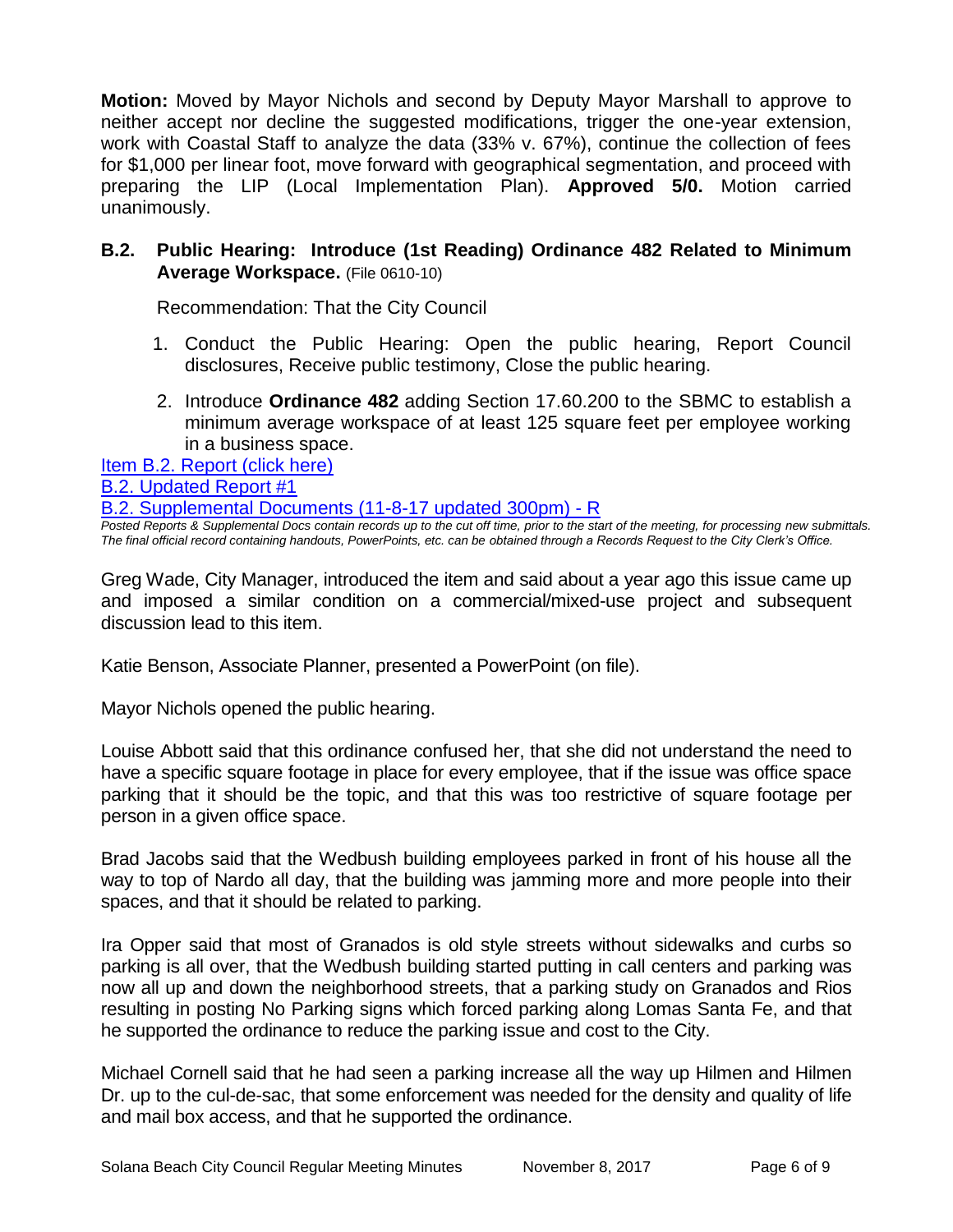Bert Neilson said that he supported an ordinance for the excessive overflow of automobiles.

Kristin Ruscetta said that employees from Cedros were parking on the street and walking to their businesses so there was no place for residential visitors or workers to park, and to consider increasing it to 200.

Tracy Richmond said he supported the effort, that he had 18-20 employees at his business but under the new ordinance he could have up to 42 employees, and that the proposal was generous.

Council and Staff discussed parking ordinance vs. this type of ordinance, that many old buildings did not have adequate parking, that every building would have to be rebuilt in order to accommodate the parking, that the ordinance would address both existing buildings and new development, 200 v. 125 business worker space, that Del Mar had something similar in place for 10 years and did not seem to have many problems, that a past issue with Health Fusion had brought up the issue, and that the objective was to have it as a tool for development, that noncompliance would be handled by code complaints.

**Motion:** Moved by Mayor Nichols and second by Deputy Mayor Marshall to close the public hearing. **Approved 5/0.** Motion carried unanimously.

**Motion:** Moved by Mayor Nichols and second by Councilmember Edson to approve and clarify the definition of employee and provide additional information at the  $2<sup>nd</sup>$  reading of the ordinance. **Approved 4/1.** (Noes: Marshall) Motion carried.

**C. STAFF REPORTS**: (C.1. - C.3.)

*Submit speaker slips to the City Clerk.*

# **C.1. Quarterly Investment Report.** (File 0350-44)

Recommendation: That the City Council

1. Accepts and files the attached Cash and Investment Report for the quarter ended September 30, 2017.

[Item C.1. Report \(click here\)](https://solanabeach.govoffice3.com/vertical/Sites/%7B840804C2-F869-4904-9AE3-720581350CE7%7D/uploads/Item_C.1._Report_(click_here)_-_11-08-17.PDF)

*Posted Reports & Supplemental Docs contain records up to the cut off time, prior to the start of the meeting, for processing new submittals. The final official record containing handouts, PowerPoints, etc. can be obtained through a Records Request to the City Clerk's Office.*

Greg Wade, City Manager, introduced the item.

Genny Lynkiewicz, Chandler Asset, presented a PowerPoint (on file).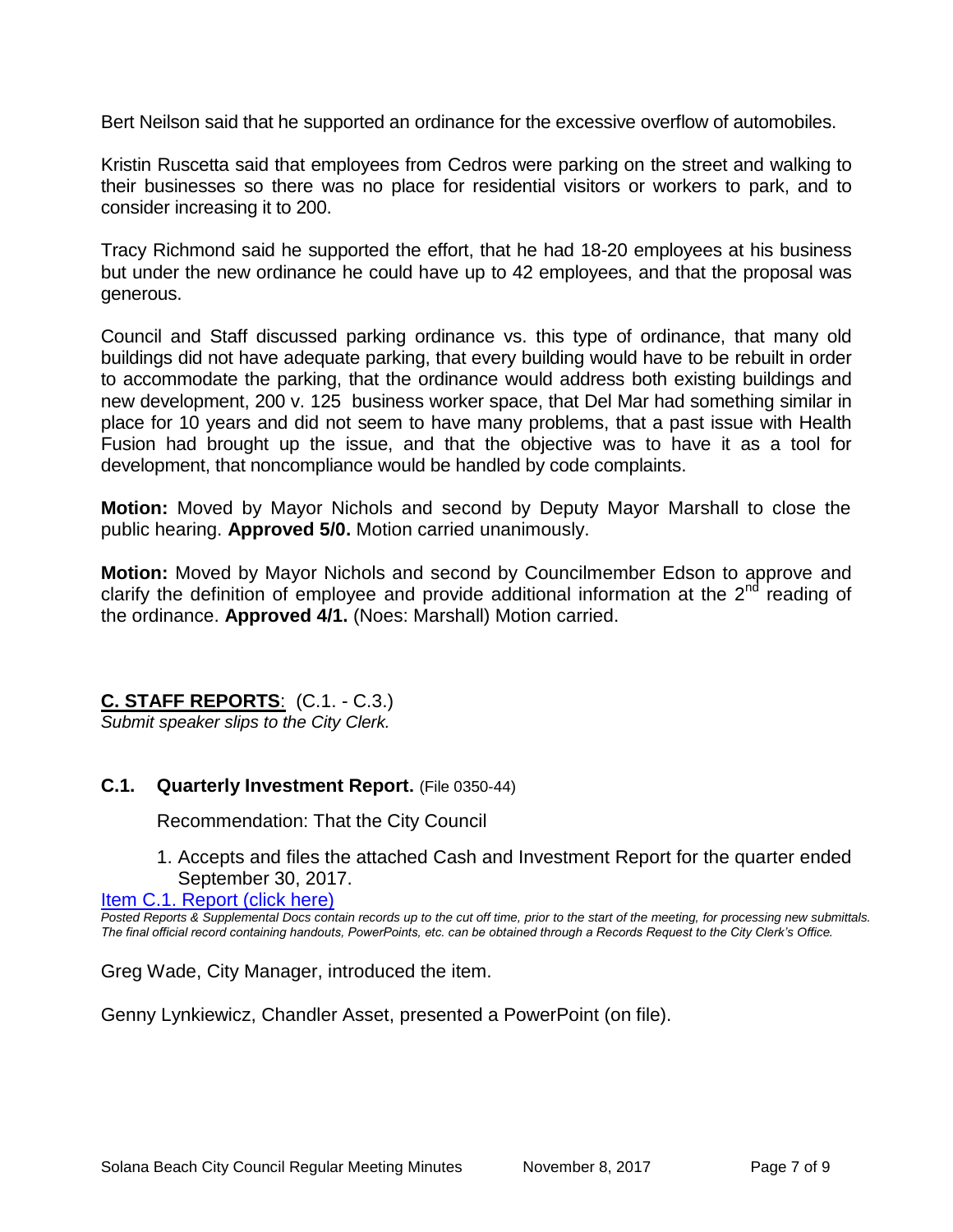#### **C.2. View Assessment Commission Appointment.** (File 0120-06)

Recommendation: That the City Council

1. Make one appointment (by Mayor Nichols) to the vacant position on the View Assessment Commission with a term expiration date of January 2019.

[Item C.2. Report \(click here\)](https://solanabeach.govoffice3.com/vertical/Sites/%7B840804C2-F869-4904-9AE3-720581350CE7%7D/uploads/Item_C.2._Report_(click_here)_-_11-08-17.PDF)

*Posted Reports & Supplemental Docs contain records up to the cut off time, prior to the start of the meeting, for processing new submittals. The final official record containing handouts, PowerPoints, etc. can be obtained through a Records Request to the City Clerk's Office.*

Greg Wade, City Manager, introduced the item.

Mayor Nichols nominated Peter Lambrou.

**Motion:** Moved by Mayor Nichols and second by Councilmember Edson to appoint Peter Lambrou. **Approved 5/0.** Motion carried unanimously.

# **C.3. Adopt (2nd Reading) Ordinance 481 Related to Regulations for Wireless Communication Facilities.** (File 0610-10)

Recommendation: That the City Council

- 1. Adopt **Ordinance 481**:
	- a. Finding the project exempt from the California Environmental Quality Act pursuant to Sections 15378 and 15061(b)(3) of the State CEQA Guidelines; and
	- b. Amending SBMC §17.60.120(G)

[Item C.3. Report \(click here\)](https://solanabeach.govoffice3.com/vertical/Sites/%7B840804C2-F869-4904-9AE3-720581350CE7%7D/uploads/Item_C.3._Report_(click_here)_-_11-08-17.PDF)

*Posted Reports & Supplemental Docs contain records up to the cut off time, prior to the start of the meeting, for processing new submittals. The final official record containing handouts, PowerPoints, etc. can be obtained through a Records Request to the City Clerk's Office.*

Johanna Canlas, City Attorney, read title of Ord

**Motion:** Moved by Deputy Mayor Marshall and second by Councilmember Edson to approve. **Approved 5/0.** Motion carried unanimously.

#### **COMPENSATION & REIMBURSEMENT DISCLOSURE:**

GC: Article 2.3. Compensation: 53232.3. (a) Reimbursable expenses shall include, but not be limited to, meals, lodging, and travel. 53232.3 (d) Members of a legislative body shall provide brief reports on meetings attended at the expense of the local agency at the next regular meeting of the legislative body.